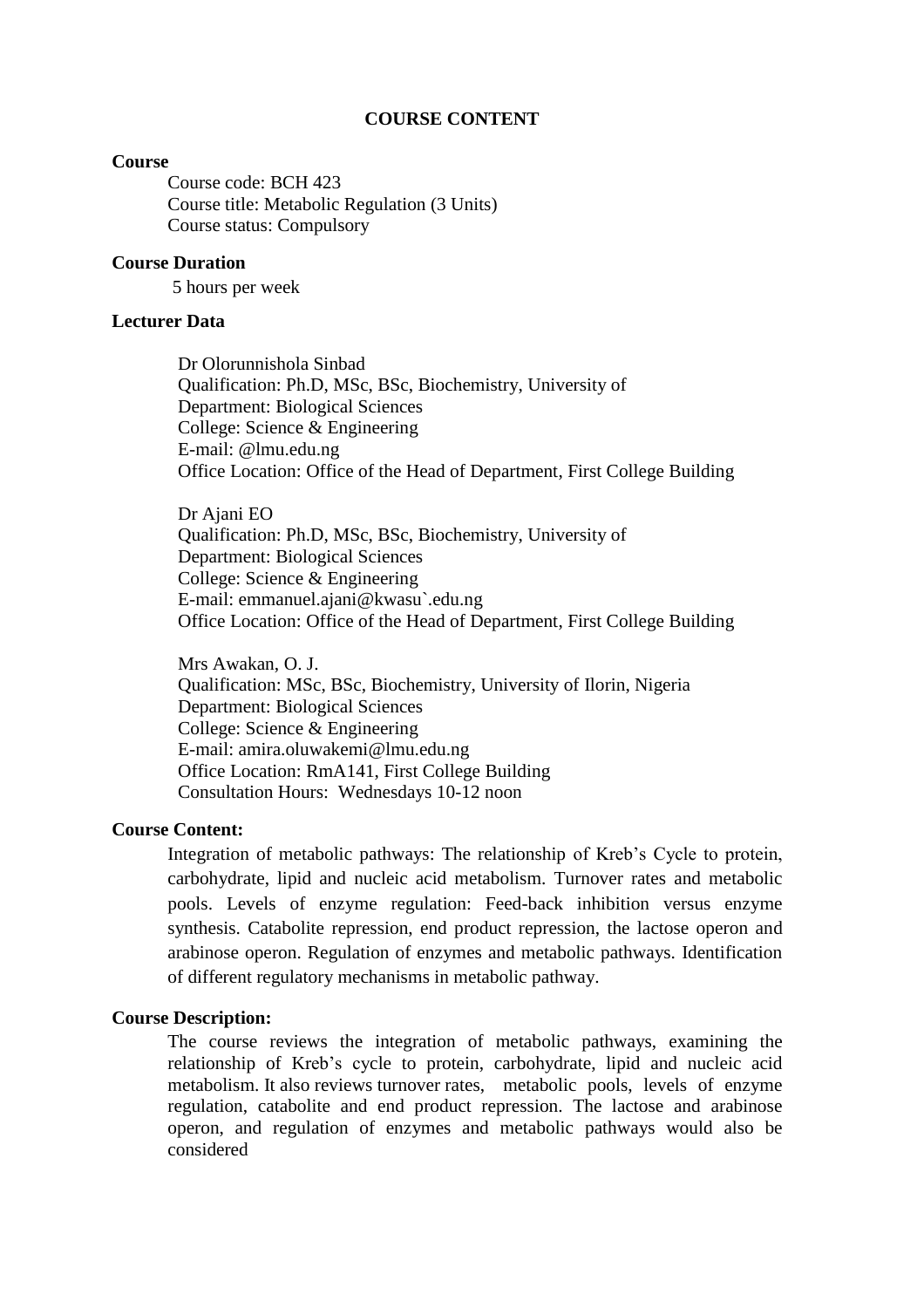#### **Course Justification:**

Metabolic processes are regulated in order to control flux of metabolites or materials for optimal use by cells. Regulation is essential for several reasons: (i) Maintenance of an ordered state: Regulation of each pathway results in the production of the substances required to maintain cell structure and function in a timely fashion and without wasting resources; (ii) Conservation of energy: Cells constantly control energy-generating reactions so that they consume just enough nutrients to meet their energy requirements; (iii) Responsiveness to environmental changes: Cells can make relatively rapid adjustments to changes in temperature, pH, ionic strength, and nutrient concentrations because they can increase or decrease the rates of specific reactions. From the foregoing, knowledge of Metabolic Regulation is imperative to understanding how living systems avoid futile cycle.

**Course objectives:** At the end of the course, students would be able to;

- i. Describe the central metabolic themes
- ii. Highlight major metabolic pathways
- iii. Describe the metabolic profile of different tissues and organs
- iv. Highlight and explain metabolic pool and intermediary metabolism
- v. Explain the integration of carbohydrate, protein, lipids and nucleic acid metabolism into Kreb's cycle
- vi. Describe metabolic fates of key metabolites
- vii. Explain impact of alcohol on tissue metabolism
- viii. Highlight and explain different metabolic states
- ix. Highlight and describe different regulatory mechanisms in metabolic pathways

#### **Method of Grading:**

| Grading                     | Score $(\%)$ |
|-----------------------------|--------------|
| Test/Assignment             |              |
| Practical (laboratory work) |              |
| <b>Final Examination</b>    |              |
| <b>Total</b>                | 100          |

#### **Course Delivery Strategies:**

Lectures will be given. Guided instructions for practical activities, and interactive classroom sessions will hold for adequate participation of the students. Assignments will be given periodically either individually or in groups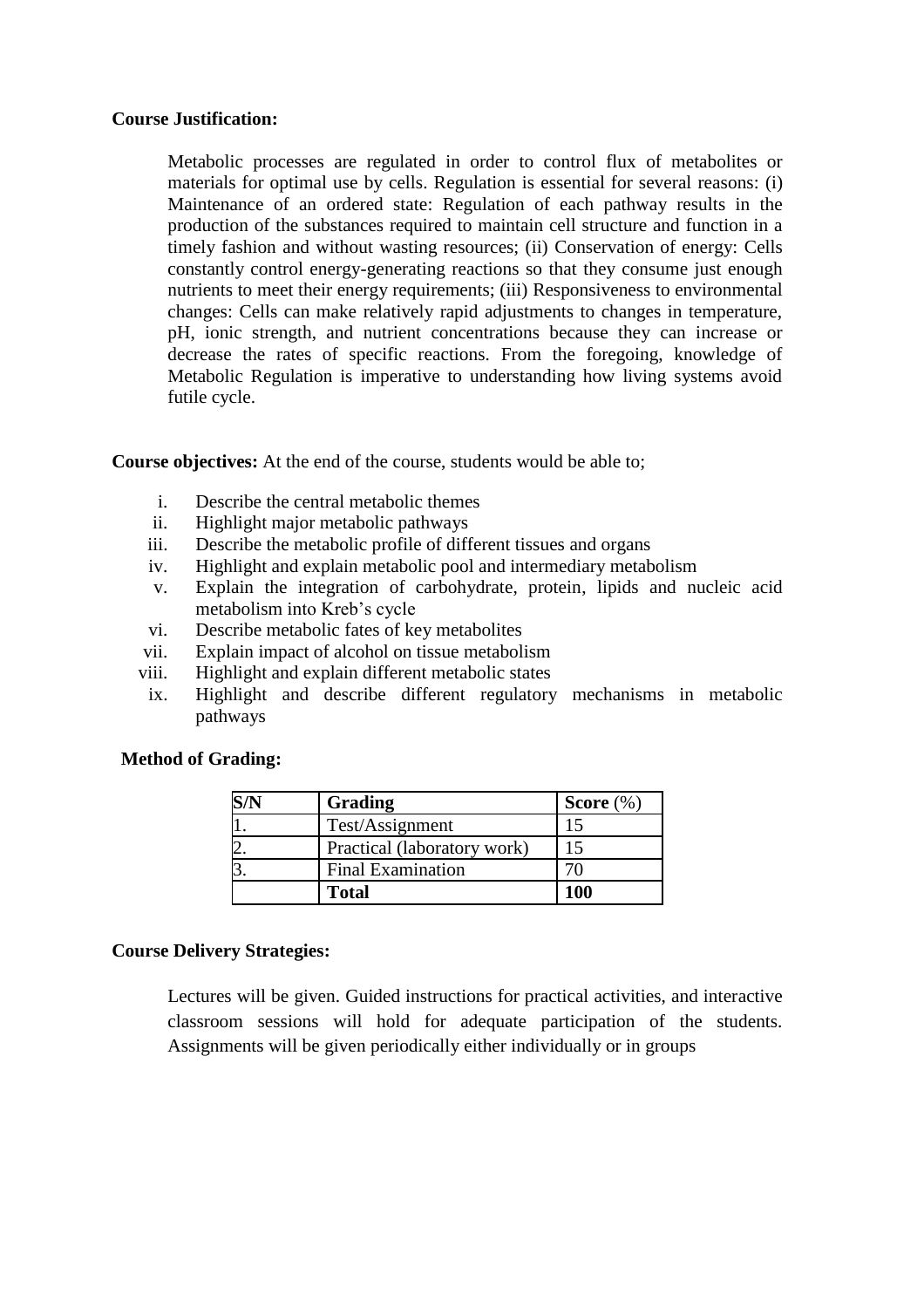# **LECTURE CONTENT**

- **Week 1-3**: Integration of metabolic pathways: the relationship of Kreb's cycle to protein, carbohydrate, lipid and nucleic acid metabolism
- **Objective:** The students at the end of the lectures for the week should be able to;
	- (i) Describe the central themes of metabolism
	- (ii) Highlight major metabolic pathways
	- (iii) Review the metabolism of carbohydrates, lipids, proteins and nucleic acid
	- (iv) Describe integration of carbohydrates, lipids, protein and nucleic acid metabolism into Kreb's cycle

# **Study Questions**:

- 1. Mention the central themes of metabolism
- 2. Mention key metabolic pathways
- 3. Highlight relationship between the Kreb's cycle and metabolism of carbohydrates, lipids, protein and nucleic acid

# **Recommended reading:**

- Garrett Reginald H. and Grisham Charles M. (2007). Biochemistry. Updated Third Edition. Brooks/ Cole. ISBN 0-495-11912-1
- $\triangleright$  Biochemistry, Third edition (2005) by Voet and Voet, Wiley, ISBN: 978-0-471-19350-0.
- Harper's Illustrated Biochemistry, (2003) twenty-sixth edition. McGraw-Hill companies limited. ISBN-0-07-121766-5
- Nelson, D. L. and Cox, M. M. (2004) Integration and Hormonal Regulation of Mammalian Metabolism. Lehninger Principles of Biochemistry. 4<sup>th</sup> edition. Worth Publishers, New York

**Week 4**: Turnover rates and metabolic pools

- **Objective**: The students at the end of the lectures for the week should be able to
	- (i) Explain the 'metabolic pool' and 'intermediary metabolism'
	- (ii) Describe metabolic fates of key metabolites

## **Study Questions**:

- 1. What is metabolic pool?
- 2. Explain intermediary metabolism
- 3. What is the metabolic fate of glucose?

## **Recommended reading:**

- Garrett Reginald H. and Grisham Charles M. (2007). Biochemistry. Updated Third Edition. Brooks/ Cole. ISBN 0-495-11912-1
- $\triangleright$  Biochemistry, Third edition (2005) by Voet and Voet, Wiley, ISBN: 978-0-471-19350-0.
- Harper's Illustrated Biochemistry, (2003) twenty-sixth edition. McGraw-Hill companies limited. ISBN-0-07-121766-5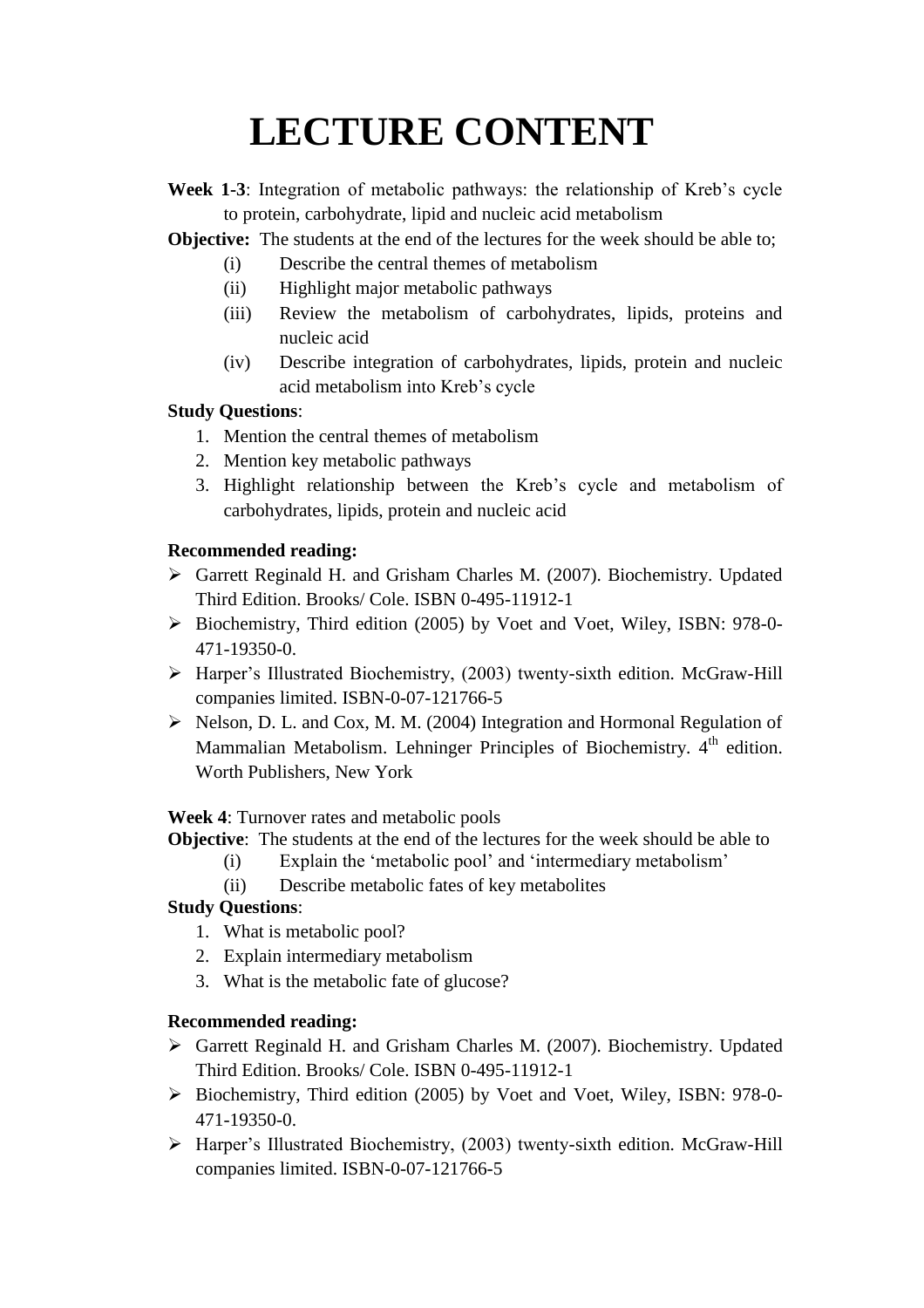$\triangleright$  Nelson, D. L. and Cox, M. M. (2004) Integration and Hormonal Regulation of Mammalian Metabolism. Lehninger Principles of Biochemistry. 4<sup>th</sup> edition. Worth Publishers, New York

**Week 5**: Identification of different regulatory mechanisms in metabolic pathways **Objective**: The students at the end of the lectures for the week should be able to

- (i) Highlight regulatory steps in different metabolic pathways
- (ii) Explain the mechanism of regulation in metabolic processes

## **Study Questions**:

- 1. Highlight the regulatory steps in glycolysis, Kreb's cycle and gluconeogenesis
- 2. What is compartmentation?
- 3. With relevant examples, explain the role of hormones in regulating metabolic processes

## **Recommended reading:**

- Garrett Reginald H. and Grisham Charles M. (2007). Biochemistry. Updated Third Edition. Brooks/ Cole. ISBN 0-495-11912-1
- $\triangleright$  Biochemistry, Third edition (2005) by Voet and Voet, Wiley, ISBN: 978-0-471-19350-0.
- Harper's Illustrated Biochemistry, (2003) twenty-sixth edition. McGraw-Hill companies limited. ISBN-0-07-121766-5
- $\triangleright$  Nelson, D. L. and Cox, M. M. (2004) Integration and Hormonal Regulation of Mammalian Metabolism. Lehninger Principles of Biochemistry. 4<sup>th</sup> edition. Worth Publishers, New York

**Week 6**: Regulation of enzymes and metabolic pathways

**Objective**: The students at the end of the lectures for the week should be able to: Give a general overview of factors that influence enzymatic activity **Study Question**:

Describe the regulation of aspartate carbamoyltransferase, a key enzyme of pyrimidine biosynthesis as an example of allosteric regulation of enzyme activity.

## **Recommended reading:**

- Garrett Reginald H. and Grisham Charles M. (2007). Biochemistry. Updated Third Edition. Brooks/ Cole. ISBN 0-495-11912-1
- Biochemistry, Third edition (2005) by Voet and Voet, Wiley, ISBN: 978-0- 471-19350-0.
- Harper's Illustrated Biochemistry, (2003) twenty-sixth edition. McGraw-Hill companies limited. ISBN-0-07-121766-5
- $\triangleright$  Nelson, D. L. and Cox, M. M. (2004) Integration and Hormonal Regulation of Mammalian Metabolism. Lehninger Principles of Biochemistry. 4<sup>th</sup> edition. Worth Publishers, New York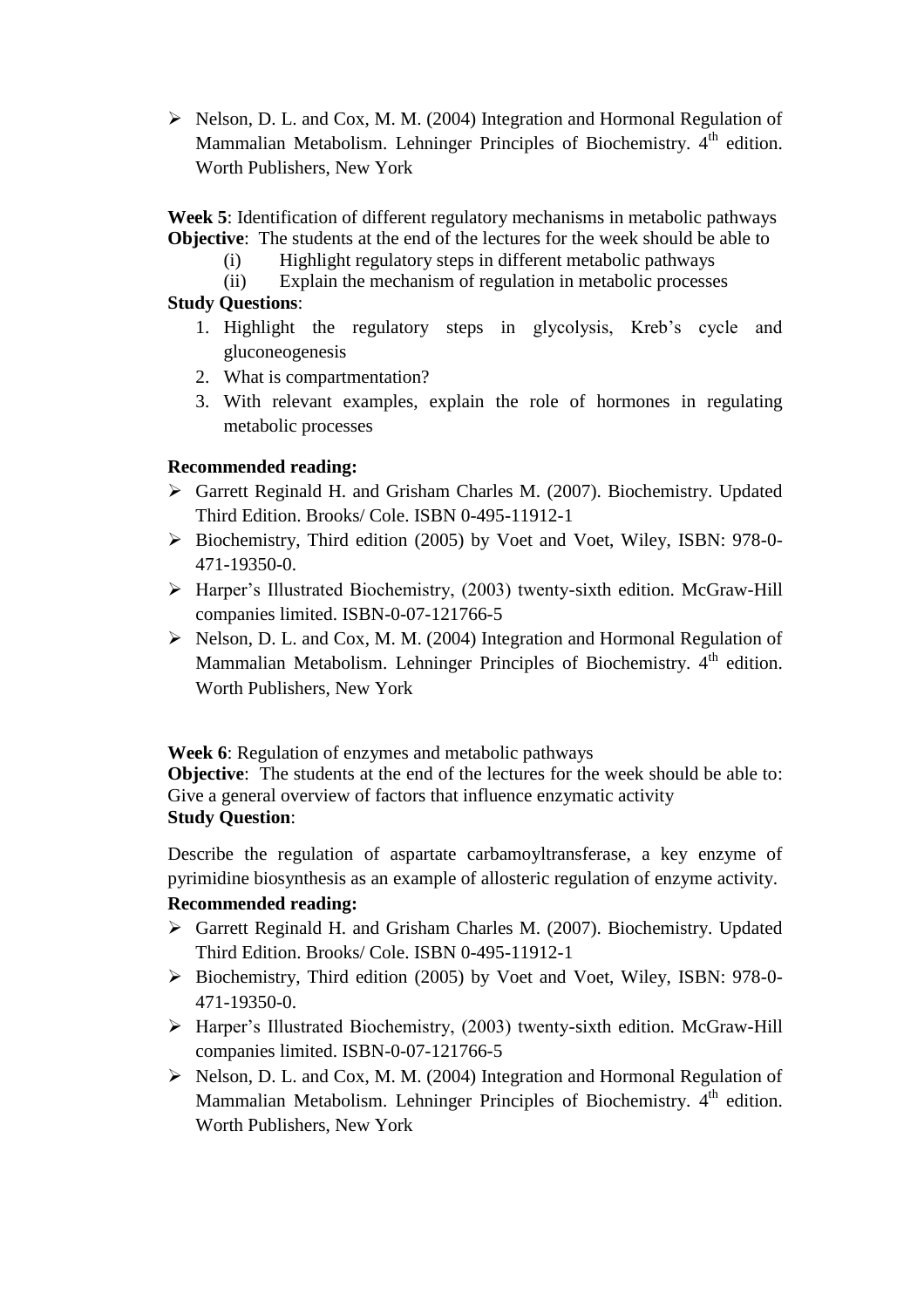**Week 7**: Levels of enzyme regulations: feedback inhibition vs enzyme synthesis **Objective**: The students at the end of the lectures for the week should be able to:

Describe how the TCA cycle is regulated

## **Study Question**:

Describe the levels of enzyme regulation.

### **Recommended reading:**

- Garrett Reginald H. and Grisham Charles M. (2007). Biochemistry. Updated Third Edition. Brooks/ Cole. ISBN 0-495-11912-1
- $\triangleright$  Biochemistry, Third edition (2005) by Voet and Voet, Wiley, ISBN: 978-0-471-19350-0.
- Harper's Illustrated Biochemistry, (2003) twenty-sixth edition. McGraw-Hill companies limited. ISBN-0-07-121766-5
- $\triangleright$  Nelson, D. L. and Cox, M. M. (2004) Integration and Hormonal Regulation of Mammalian Metabolism. Lehninger Principles of Biochemistry. 4<sup>th</sup> edition. Worth Publishers, New York

**Week 8**: Catabolite repression and End product repression

**Objective**: The students at the end of the lectures for the week should be able to

(i) Have a basic understanding of what differences exist between catabolite repression and end product repression

### **Study Question**:

1. Describe the catabolite repression in the arabinose operon

## **Recommended reading:**

- Garrett Reginald H. and Grisham Charles M. (2007). Biochemistry. Updated Third Edition. Brooks/ Cole. ISBN 0-495-11912-1
- Biochemistry, Third edition (2005) by Voet and Voet, Wiley, ISBN: 978-0- 471-19350-0.
- Harper's Illustrated Biochemistry, (2003) twenty-sixth edition. McGraw-Hill companies limited. ISBN-0-07-121766-5
- $\triangleright$  Nelson, D. L. and Cox, M. M. (2004) Integration and Hormonal Regulation of Mammalian Metabolism. Lehninger Principles of Biochemistry. 4<sup>th</sup> edition. Worth Publishers, New York

#### **Week 9:** The lactose operon

**Objective**: The students at the end of the lectures for the week should be able to

- (ii) Have a basic understanding of what is meant by gene expression
- (iii) Itemize the main players and actors of the lactose operon
- (iv) Describe the negative and positive control of the lactose operon

#### **Study Question:**

1. Discuss the negative and positive control of the lactose operon

#### **Recommended reading:**

 Garrett Reginald H. and Grisham Charles M. (2007). Biochemistry. Updated Third Edition. Brooks/ Cole. ISBN 0-495-11912-1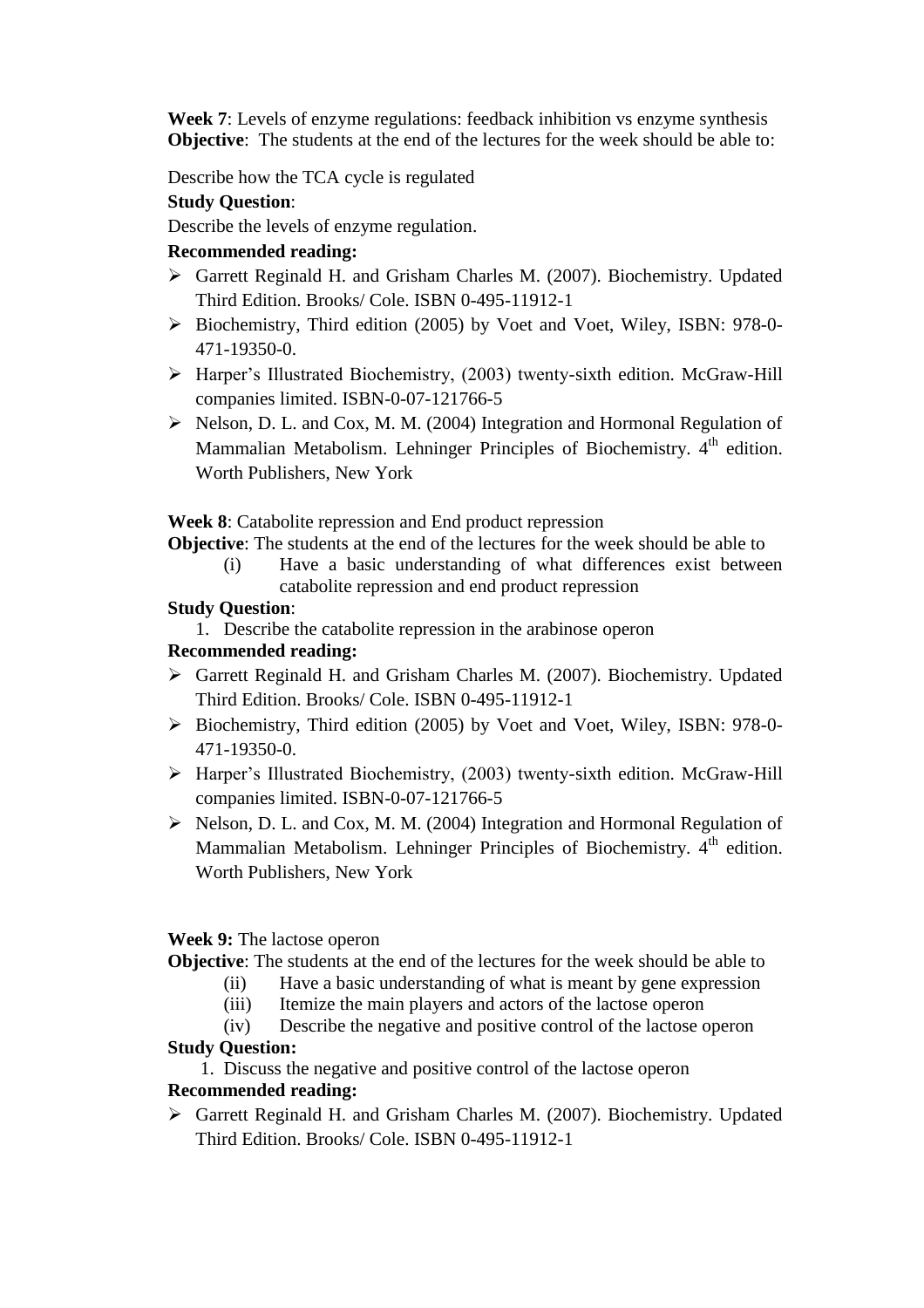- Biochemistry, Third edition (2005) by Voet and Voet, Wiley, ISBN: 978-0- 471-19350-0.
- Harper's Illustrated Biochemistry, (2003) twenty-sixth edition. McGraw-Hill companies limited. ISBN-0-07-121766-5
- $\triangleright$  Nelson, D. L. and Cox, M. M. (2004) Integration and Hormonal Regulation of Mammalian Metabolism. Lehninger Principles of Biochemistry. 4<sup>th</sup> edition. Worth Publishers, New York

**Week 10**: The arabinose operon

 **Objective**: The students at the end of the lectures for the week should

(i) Have an understand of the details of *araBAD* operon

### **Study Question**:

- 1. Discuss the role of Ara C protein in the regulation of the *araBAD* operon **Recommended reading:**
- Garrett Reginald H. and Grisham Charles M. (2007). Biochemistry. Updated Third Edition. Brooks/ Cole. ISBN 0-495-11912-1
- $\triangleright$  Biochemistry, Third edition (2005) by Voet and Voet, Wiley, ISBN: 978-0-471-19350-0.
- Harper's Illustrated Biochemistry, (2003) twenty-sixth edition. McGraw-Hill companies limited. ISBN-0-07-121766-5
- $\triangleright$  Nelson, D. L. and Cox, M. M. (2004) Integration and Hormonal Regulation of Mammalian Metabolism. Lehninger Principles of Biochemistry. 4<sup>th</sup> edition. Worth Publishers, New York

**Week 11**: Regulation of enzymes and metabolic pathways

**Objective**: The students at the end of the lectures for the week should be able to

- (i) Identify the factors that influence enzymatic activity
- (ii) Understand the fundamental mechanisms of metabolic regulation

## **Study Questions**:

- 1. Explain the factors that influence enzymatic activity
- 2. Discuss the fundamental mechanisms of metabolic regulation

# **Recommended reading:**

- Garrett Reginald H. and Grisham Charles M. (2007). Biochemistry. Updated Third Edition. Brooks/ Cole. ISBN 0-495-11912-1
- Biochemistry, Third edition (2005) by Voet and Voet, Wiley, ISBN: 978-0- 471-19350-0.
- $\triangleright$  Harper's Illustrated Biochemistry, (2003) twenty-sixth edition. McGraw-Hill companies limited. ISBN-0-07-121766-5
- $\triangleright$  Nelson, D. L. and Cox, M. M. (2004) Integration and Hormonal Regulation of Mammalian Metabolism. Lehninger Principles of Biochemistry. 4<sup>th</sup> edition. Worth Publishers, New York

 **Week 12**: Identification of different regulatory mechanisms in metabolic pathway **Objective**: The students at the end of the lectures for the week should be able to

(i) Identify regulatory mechanisms in metabolic pathway